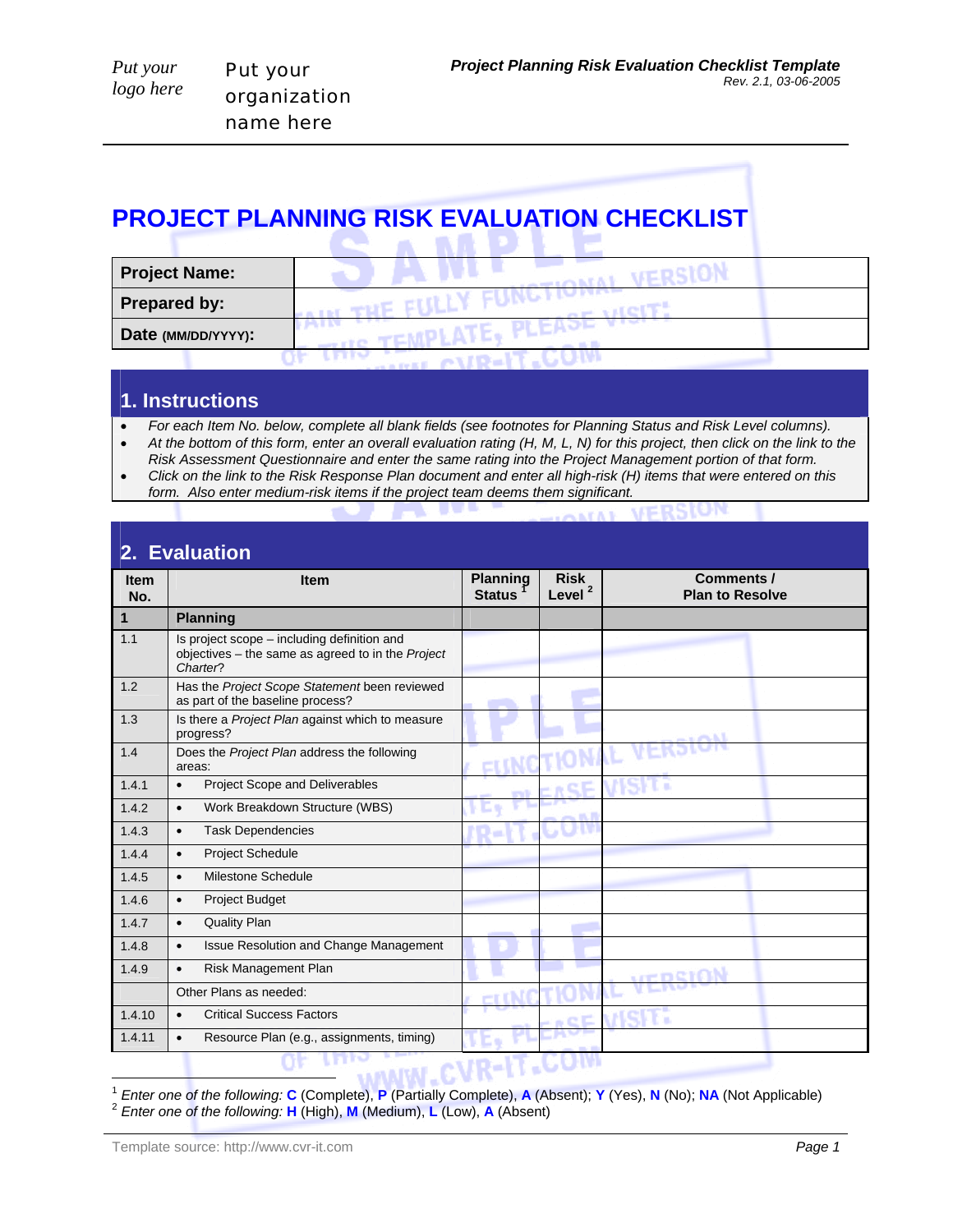| 2. Evaluation      |                                                                                                                    |                                  |                                   |                                      |
|--------------------|--------------------------------------------------------------------------------------------------------------------|----------------------------------|-----------------------------------|--------------------------------------|
| <b>Item</b><br>No. | Item                                                                                                               | <b>Planning</b><br><b>Status</b> | <b>Risk</b><br>Level <sup>2</sup> | Comments /<br><b>Plan to Resolve</b> |
| 1.4.12             | Cost Benefit Analysis & ROI<br>$\bullet$                                                                           |                                  | runn                              |                                      |
| 1.4.13             | <b>Procurement Plan</b><br>$\bullet$                                                                               |                                  |                                   |                                      |
| 1.4.14             | <b>Communications Plan</b><br>$\bullet$                                                                            |                                  |                                   |                                      |
| 1.4.15             | Configuration Management Plan<br>$\bullet$                                                                         |                                  |                                   |                                      |
| 1.4.16             | <b>Phase Exit Criteria Checklist</b><br>$\bullet$                                                                  |                                  |                                   |                                      |
| 1.4.17             | <b>Project Progress Tracking</b><br>$\bullet$                                                                      |                                  |                                   |                                      |
| 1.4.18             | Project Organization<br>$\bullet$                                                                                  |                                  |                                   |                                      |
| 1.4.19             | <b>Facilities Plan</b><br>$\bullet$                                                                                |                                  |                                   |                                      |
| 1.4.20             | Documentation Plan<br>$\bullet$                                                                                    |                                  |                                   |                                      |
| 1.4.21             | <b>Materials Plan</b><br>$\bullet$                                                                                 |                                  |                                   |                                      |
| 1.4.22             | <b>Training Plan</b><br>$\bullet$                                                                                  |                                  |                                   |                                      |
| 1.4.23             | Back-up and Recovery Plan<br>$\bullet$                                                                             |                                  |                                   |                                      |
| 1.4.24             | Contingency Plan<br>$\bullet$                                                                                      |                                  |                                   |                                      |
| 1.4.25             | <b>Cutover Plan</b><br>$\bullet$                                                                                   |                                  |                                   |                                      |
| 1.4.26             | <b>Warranty Plan</b><br>$\bullet$                                                                                  |                                  |                                   |                                      |
| 1.4.27             | <b>Transition Plan</b><br>$\bullet$                                                                                |                                  |                                   |                                      |
| 1.4.28             | Others (please list)<br>$\bullet$                                                                                  |                                  |                                   |                                      |
| 1.5                | Is the plan for project resources adequate?                                                                        |                                  |                                   |                                      |
| 1.6                | Are the baseline project schedule and budget<br>realistic?                                                         |                                  |                                   |                                      |
| 1.7                | Is the plan for the organization of the project<br>resources adequate?                                             |                                  |                                   | umpeiAN                              |
| 1.8                | Are there adequate project control systems?                                                                        |                                  |                                   |                                      |
| 1.9                | Is there an information system for the project<br>(e.g., central storage for easy access to project<br>documents)? |                                  | PLEASE                            |                                      |
| 1.10               | Were key project stakeholders brought into the<br><b>Project Plan?</b>                                             |                                  |                                   |                                      |
| 1.11               | Were potential customers involved early in the<br>planning process?                                                |                                  |                                   |                                      |
| 1.12               | Was planning completed before the project was<br>initiated?                                                        |                                  |                                   |                                      |
| 1.13               | Are project planning documents under version<br>control?                                                           |                                  |                                   |                                      |
| 1.14               | If there are vendors, have they signed off on the<br>Project Plan?                                                 |                                  |                                   | urnemaN                              |
| 1.15               | If there is an independent oversight contractor,<br>have they signed off on the Project Plan?                      | FUNG                             |                                   |                                      |
| $\overline{2}$     | Organization                                                                                                       |                                  |                                   |                                      |
| 2.1                | Is the project organization documented and on<br>file?                                                             |                                  |                                   |                                      |
| 2.2                | Is the Project Manager qualified and experienced<br>in Project Management?                                         |                                  |                                   |                                      |

Template source: http://www.cvr-it.com *Page 2*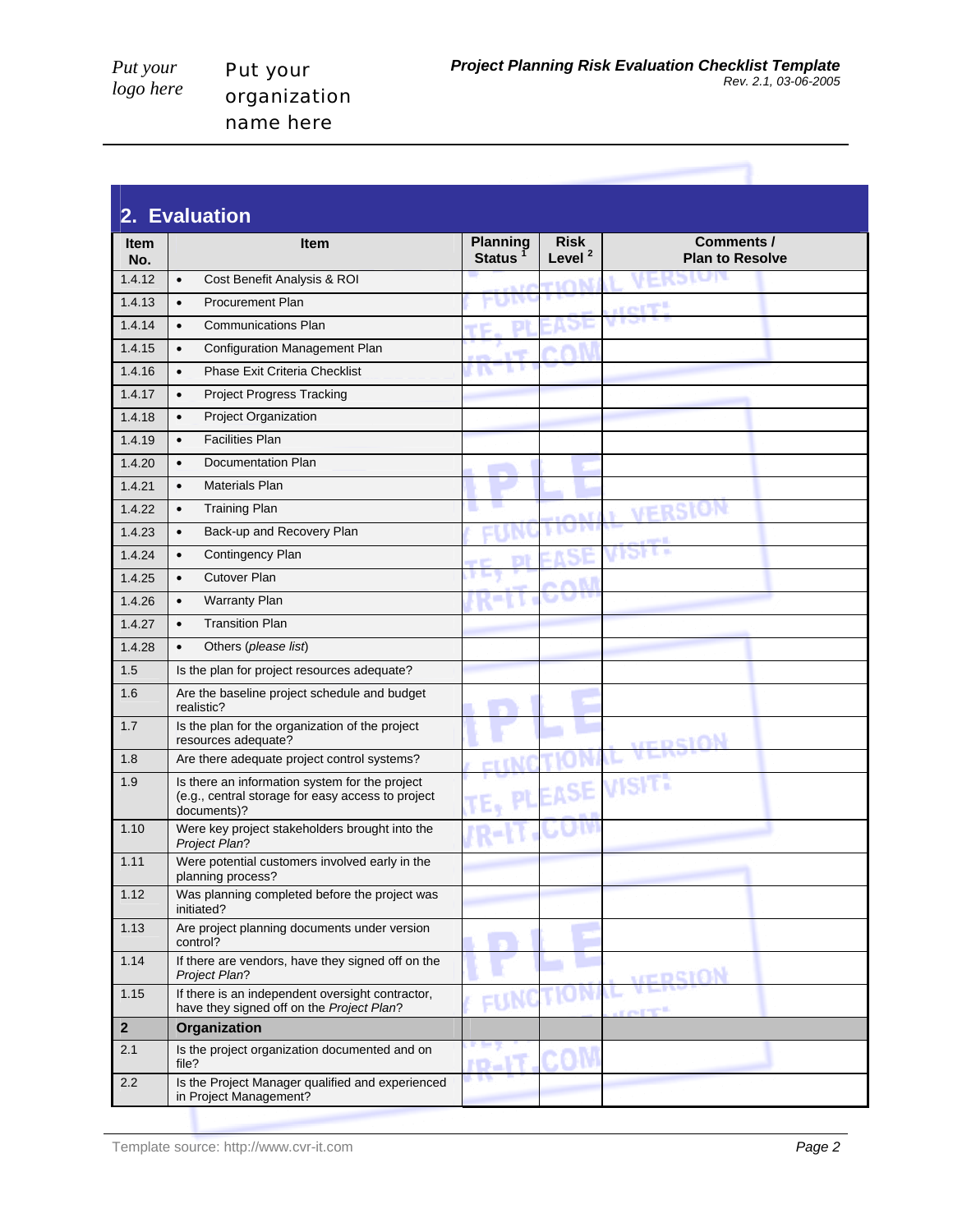Put your organization name here

|                    | 2. Evaluation                                                                                                                       |                                  |                                   |                                      |  |
|--------------------|-------------------------------------------------------------------------------------------------------------------------------------|----------------------------------|-----------------------------------|--------------------------------------|--|
| <b>Item</b><br>No. | <b>Item</b>                                                                                                                         | <b>Planning</b><br><b>Status</b> | <b>Risk</b><br>Level <sup>2</sup> | Comments /<br><b>Plan to Resolve</b> |  |
| 2.3                | Have roles and responsibilities of the team been<br>documented and clearly communicated to the<br>team, customer, and stakeholders? |                                  |                                   |                                      |  |
| 2.4                | Is the organization structure appropriate for the<br>project's size and complexity?                                                 |                                  |                                   |                                      |  |
| 2.5                | Is there an identified role of a technical leader<br>(i.e., Project Lead, Team Lead, Solution<br>Architect)?                        |                                  |                                   |                                      |  |
| 2.6                | Is the quality function identified and assigned<br>(e.g., who does Quality Control, Quality<br>Assurance (QA)?                      |                                  |                                   |                                      |  |
| 2.7                | Is the Project Sponsor function identified and<br>defined?                                                                          |                                  |                                   |                                      |  |
| 2.8                | Is there a Change Control Board?                                                                                                    |                                  |                                   |                                      |  |
| 2.9                | Have the configuration management functions<br>been assigned?                                                                       |                                  |                                   |                                      |  |
| 2.10               | Are there back-up strategies for key members of<br>the project?                                                                     |                                  |                                   |                                      |  |
| 2.11               | Other organization items (please list):                                                                                             |                                  |                                   |                                      |  |
| 3                  | <b>Tracking &amp; Monitoring</b>                                                                                                    |                                  |                                   |                                      |  |
| 3.1                | Are the various types of reports, their contents,<br>frequency, and audience defined and<br>communicated to the Project Team?       |                                  |                                   |                                      |  |
| 3.2                | Are the input requirements from Project Team<br>members clearly documented and<br>communicated?                                     |                                  |                                   |                                      |  |
| 3.3                | Have the reports to be produced, distributed, and<br>filed been defined?                                                            |                                  |                                   |                                      |  |
| 3.4                | Has the format for tracking and monitoring<br>schedules and costs been defined?                                                     | – r INIC                         |                                   |                                      |  |
| 4                  | Reviewing                                                                                                                           |                                  |                                   |                                      |  |
| 4.1                | Have the various meetings, the purpose, context,<br>frequency, and participants been defined and<br>communicated?                   | D a                              |                                   |                                      |  |
| 4.2                | What are the defined meeting materials?                                                                                             |                                  |                                   |                                      |  |
| 4.3                | Are the meetings set up to have assigned note-<br>takers that will add actions/issues to the issue<br>list?                         |                                  |                                   |                                      |  |
| 5                  | <b>Issue Management</b>                                                                                                             |                                  |                                   |                                      |  |
| 5.1                | Is an issues-management process documented<br>and filed?                                                                            |                                  |                                   |                                      |  |
| 5.2                | Is this process communicated to the customer and<br>team members?                                                                   |                                  |                                   | VERSIO                               |  |
| 5.3                | Will an issue form be in use?                                                                                                       |                                  |                                   |                                      |  |
| 5.4                | Will all project issues be unconditionally tracked<br>through the issue-resolution process?                                         |                                  |                                   |                                      |  |
| 5.5                | Will all tasks resulting from issues be entered into<br>the Issues Log and tracked?                                                 |                                  |                                   |                                      |  |

Template source: http://www.cvr-it.com *Page 3*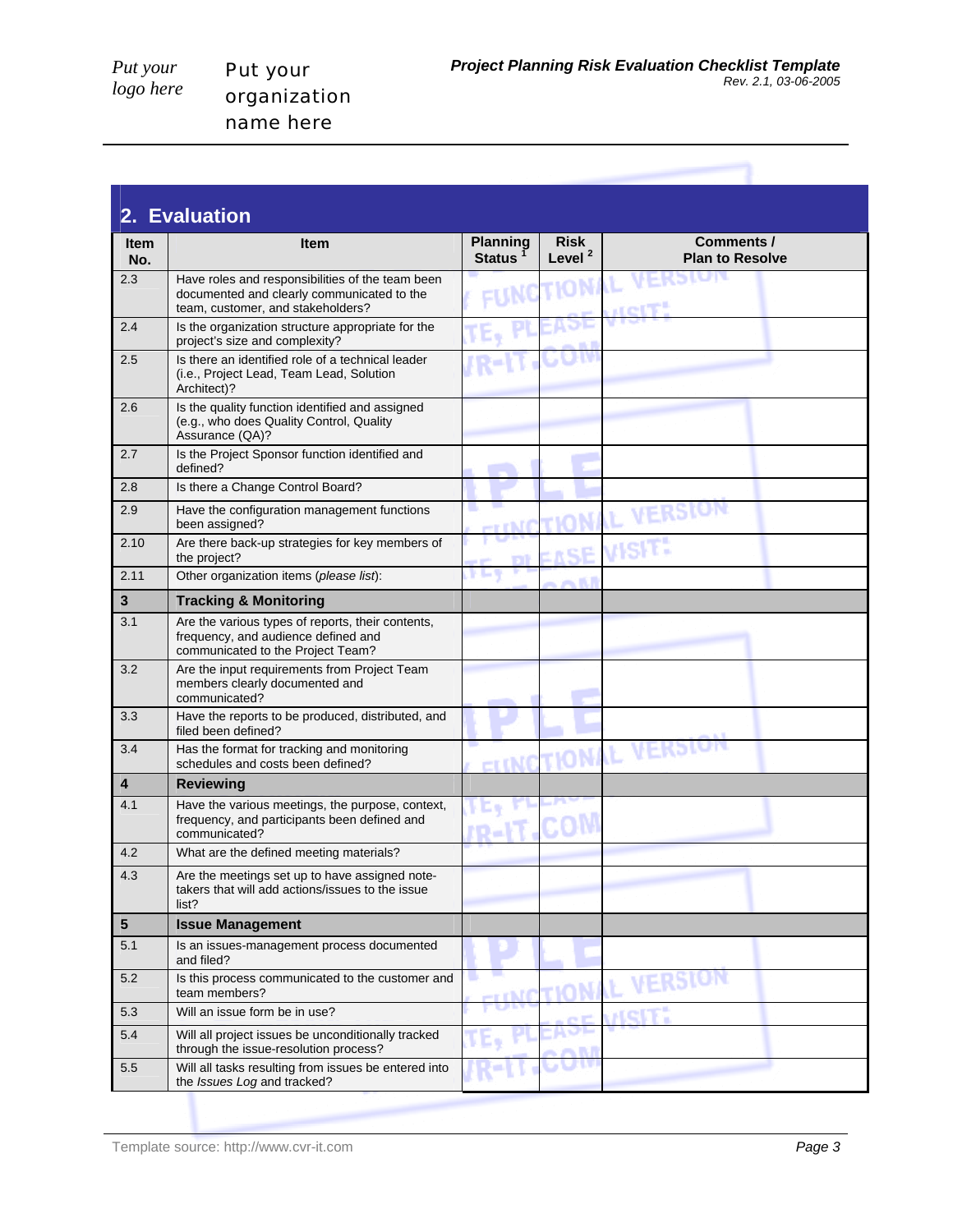Put your organization name here

|                    | 2. Evaluation                                                                                                                 |                                        |                                   |                                      |  |
|--------------------|-------------------------------------------------------------------------------------------------------------------------------|----------------------------------------|-----------------------------------|--------------------------------------|--|
| <b>Item</b><br>No. | <b>Item</b>                                                                                                                   | <b>Planning</b><br>Status <sup>1</sup> | <b>Risk</b><br>Level <sup>2</sup> | Comments /<br><b>Plan to Resolve</b> |  |
| 5.6                | Are there processes for unresolved issues to be<br>escalated and resolved within a reasonable<br>timeframe?                   |                                        | FUNCTIONAL                        | AFKSIGL<br><b>MOIT!</b>              |  |
| 6                  | <b>Change Control</b>                                                                                                         |                                        |                                   |                                      |  |
| 6.1                | Will there be a change control process in place?                                                                              | - 55                                   |                                   |                                      |  |
| 6.2                | Is the change control process documented and on<br>file?                                                                      |                                        |                                   |                                      |  |
| 6.3                | Will this process be communicated to the<br>customer and Project Team?                                                        |                                        |                                   |                                      |  |
| 6.4                | Will there be a change request form in use?                                                                                   |                                        |                                   |                                      |  |
| 6.5                | Will all project deliverables and software<br>configuration management be changed only<br>through the change control process? |                                        |                                   |                                      |  |
| 6.6                | Will all change requests be unconditionally<br>tracked through this process?                                                  |                                        |                                   | VERSION                              |  |
| 6.7                | Will all change requests and current status be<br>logged?                                                                     |                                        |                                   | VISIT:                               |  |
| 6.8                | Will all tasks resulting from approved changes be<br>entered into the Project Plan and tracked through<br>the plan?           |                                        |                                   |                                      |  |
| 6.9                | Will new change requests be acknowledged in a<br>timely manner?                                                               |                                        |                                   |                                      |  |
| 7                  | <b>Risk Management</b>                                                                                                        |                                        |                                   |                                      |  |
| 7.1                | Will all project risks be managed according to the<br>project's risk management process?                                      |                                        |                                   |                                      |  |
| 7.2                | Will the Risk Response Plan be updated on a<br>regular and frequent basis?                                                    |                                        |                                   |                                      |  |
| 7.3                | Will the risk status be reported to management on<br>a regular and frequent basis?                                            |                                        |                                   |                                      |  |
| 7.4                | Will the risk documents be filed?                                                                                             |                                        |                                   |                                      |  |
| 7.5                | Will there be documented contingency plans for<br>the top five to 10 risks?                                                   |                                        |                                   |                                      |  |
| 7.6                | Will the preventive plans for the top five risks be.<br>identified, included in the Project Plan, and<br>implemented?         |                                        |                                   |                                      |  |
| 8                  | <b>Quality Assurance</b>                                                                                                      |                                        |                                   |                                      |  |
| 8.1                | Has a Quality Assurance Plan been documented<br>and filed?                                                                    |                                        |                                   |                                      |  |
| 8.2                | Are the QA functions and related roles and<br>responsibilities clearly defined?                                               |                                        |                                   |                                      |  |
| 8.3                | Are there completion/verification criteria defined<br>for each task producing an output?                                      |                                        |                                   | VERSION                              |  |
| 8.4                | Is there a process (test plans, inspections,<br>reviews) defined for verifying outputs for each<br>task?                      |                                        |                                   |                                      |  |
| 8.5                | Will tasks be marked "complete" only after QA has<br>been successfully completed?                                             |                                        |                                   |                                      |  |
|                    |                                                                                                                               |                                        |                                   |                                      |  |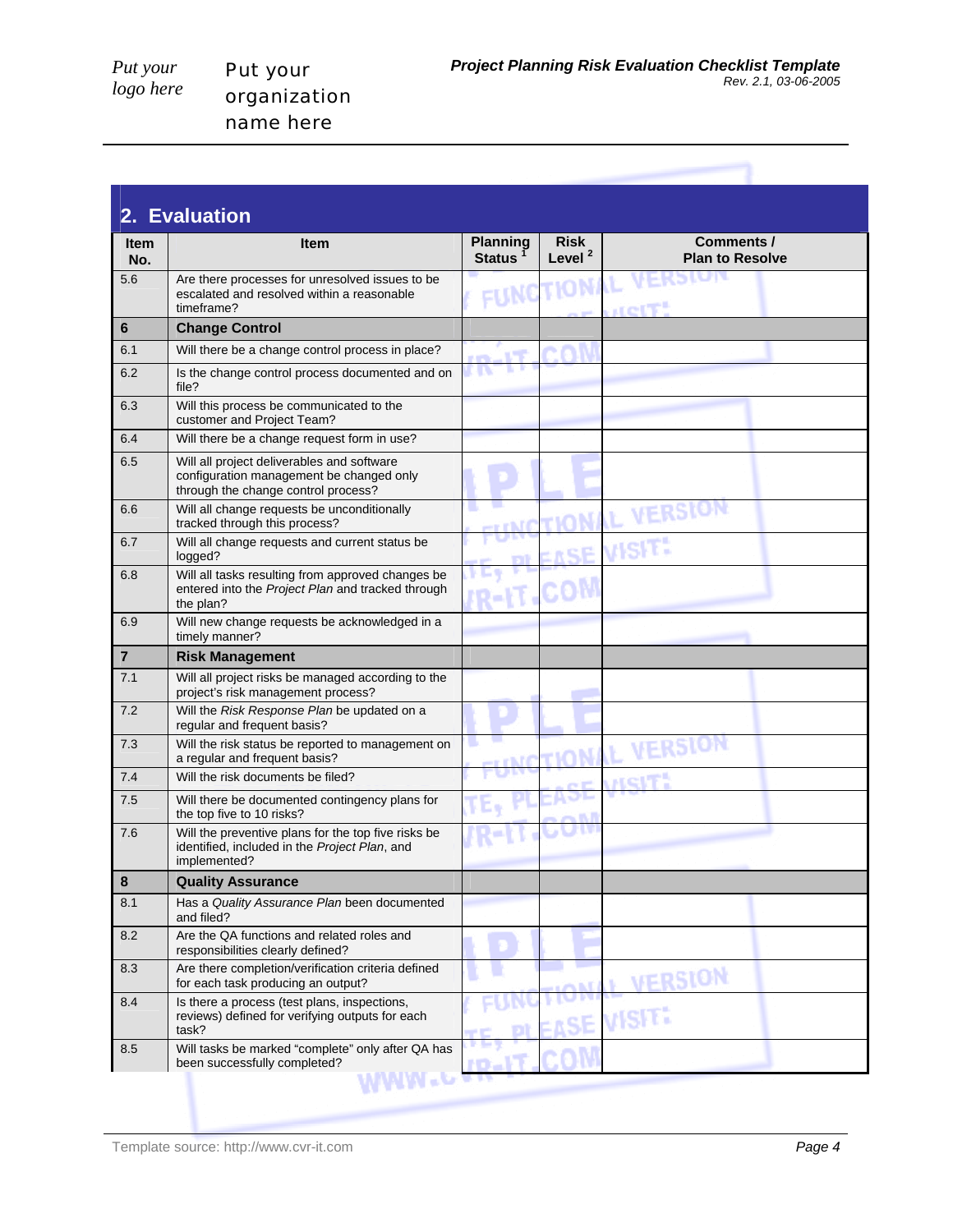|                    | 2. Evaluation                                                                                                                                                          |                                  |                                   |                                             |  |
|--------------------|------------------------------------------------------------------------------------------------------------------------------------------------------------------------|----------------------------------|-----------------------------------|---------------------------------------------|--|
| <b>Item</b><br>No. | <b>Item</b>                                                                                                                                                            | <b>Planning</b><br><b>Status</b> | <b>Risk</b><br>Level <sup>2</sup> | <b>Comments /</b><br><b>Plan to Resolve</b> |  |
| 8.6                | Will there be a formal process for submitting,<br>logging, tracking, and reporting items undergoing<br>QA throughout the submit-test-rework-resubmit-<br>retest cycle? |                                  |                                   | $X$ EKS $r$                                 |  |
| 8.7                | Will statistics related to QA be collected, trends<br>analyzed, and problems raised as issues?                                                                         |                                  |                                   |                                             |  |
| 8.8                | Will the QA related information be reported<br>regularly as part of the status reporting<br>mechanisms?                                                                |                                  |                                   |                                             |  |
| 8.9                | Has a method and process for requirement<br>tracking been developed?                                                                                                   |                                  |                                   |                                             |  |

## **Upon completion of the above checklist, please complete the following: (Create links to referenced documents (e.g., Link\_To\_… ) by using** *Insert* Î *Hyperlink* **on your toolbar.)**

| Enter your overall evaluation rating $(H, M, L, N)$ :                                                                                               |                                                 |
|-----------------------------------------------------------------------------------------------------------------------------------------------------|-------------------------------------------------|
| Click the adjacent link to enter the same overall evaluation<br>rating into the Project Management portion of the Risk<br>Assessment Questionnaire. | <b>Link To Risk Assessment</b><br>Questionnaire |
| Click on the link to the Risk Response Plan document and<br>enter all high-risk (H) items that you entered in the above<br>form.                    | Link_To_Risk Response Plan                      |
|                                                                                                                                                     |                                                 |